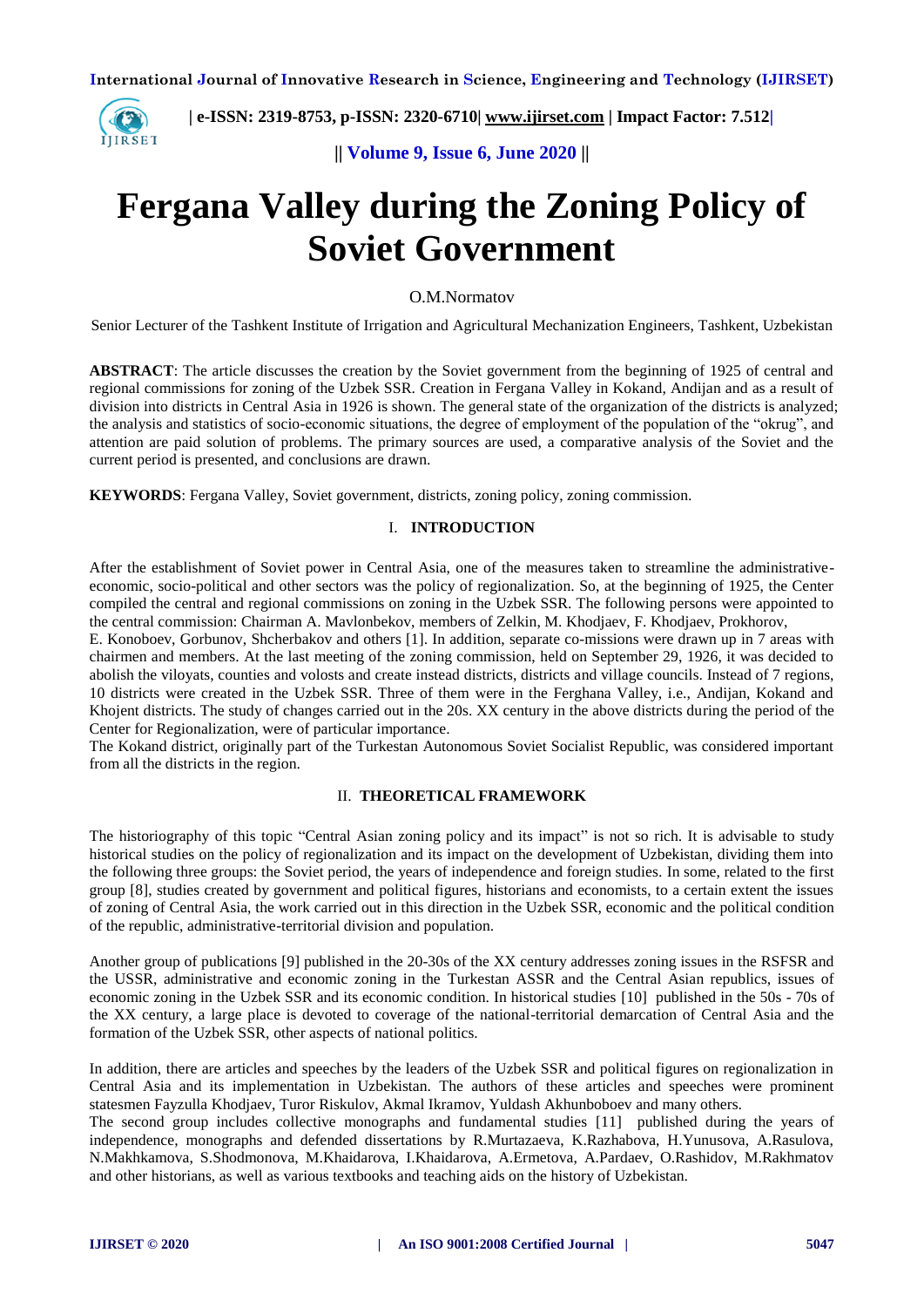**International Journal of Innovative Research in Science, Engineering and Technology (IJIRSET)**



 **| e-ISSN: 2319-8753, p-ISSN: 2320-6710| [www.ijirset.com](http://www.ijirset.com/) | Impact Factor: 7.512|**

## **|| Volume 9, Issue 6, June 2020 ||**

## III. **METHODOLOGY**

The subjects of the study were the issues of zoning policy in Fergana Valley and its impact on the development of Uzbekistan. The subject of the study is the implementation of the regionalization policy in Central Asia in the chronological period on the topic and its impact on economic transformations in Uzbekistan. The article uses the principles of historicism, systematicity, objectivity, as well as methods of a civilizational approach to the problem, comparative and problem-chronological analysis..

## IV. **MAIN PART**

According to the 1923 regionalization commission of Turkestan, in the 1920s it was planned to establish the borders of the Kokand district in the northeastern part of the Kokand and Namangan counties and in the territory of the Khojent district of the Samarkand region. Later, the territory of the Kokand district occupied the territories of the volosts Bogcha-Isfara, Gulakandoz, Pistakuz, Nov, Unzhi, Ural and Chankuli of the Khojent district. The borders of the Kokand district began with the county of Avliyot and, lying in the direction of the south and southeast, divided the Kokand district with Chatkal oasis. Passing through the Tashkent district of the Syr Darya region and the Syr Darya district of the Mirzachul district, they traveled to the south of Turkestan. Later, the district was limited to the southern part of Samarkand and the Bukhara Republic, from the northeast by the districts of Fergana and Andijan of the Fergana region (to Namangan) and from the north by the county of Pishpek, Ettisuvskaya region [2, p. 131-132].

According to the Center's State Planning Commission, the territory of the Kokand okrug as part of the Turkestan Autonomous Soviet Socialist Republic was 36 thousand miles, and the population was about 1 million people. In the district per 1 square. mile averaged 28 people. Turkestan ASSR ranked first among districts. The Kokand district consisted of 1214 settlements, including 4 large cities and 66 settlements of a small urban type. According to the registration data, 50,338 lived in the Kokand district, 40,196 in Namangan, 32,805 in Khojent, and 8,756 people in Chust (1923) [Ibid., P. 132].

After the national-territorial demarcation was carried out in Central Asia, the Kokand district was included in the Ferghana region of the Uzbek SSR [3, p. 1-4]. In mid-1926, that is, on the eve of zoning in Central Asia, the zoning commission of the Uzbek SSR planned to create 19 districts, 417 village councils in the Ferghana region [4, p. nineteen].

After zoning, together with the Khojent district, 28 districts and 565 village councils were created [Ibid., P. 60¬62]. In particular, it was planned to create 11 districts in the Kokand district; carried out: Altyaryk, Baghdad, Besharyksky, Buvaidinsky, Kokand, Kuvinsky, Kudashsky, Margilansky, Chustsky, Rishtansky and Ferghana districts were created [5, p. 108].

According to the regionalization commission, the territory of the Kokand district decreased compared to 1924. The total area of the district amounted to 9,641 versts, and the population numbered 654,236 people [6, p. 333]. The territory of the okrug was surrounded from the north and south by Kyrgyzstan, from the west by the Khojent okrug, and from the east by the Andijan okrug [5, p. 109]. The ethnic structure of the Kokand district was mainly Uzbeks - 81% of the total population. Across the entire district, 85% of the rural population were Uzbeks,

8.6% are Tajiks, 2.3% are Kyrgyz, 2.1% are Karakalpaks and representatives of other nationalities. 68.9% of the urban population were Uzbeks, 14.2% - Russians, 9.2% - Tajiks and representatives of other nationalities [Ibid., P. 111]. Trade relations in the Kokand district were also peculiar. Despite the fact that administrative and economic centralization was carried out according to the requirements and interests of the Center, there were still positive shifts that had a positive effect on the lifestyle of the population. In the district, central city markets and rural bazaars operated to satisfy consumer demands of the population and promote trade. For example, there were Besharik, Rishtan, Lailakhaninsky, Kuvinsky, Yaypansky, Chodaksky and 38 similar rural bazaars. And the main large urban markets were in such large cities of the valley as Kokand, Fergana, Margilan and Chust [2, p. 111-112].

There were 5 499 outlets in the okrug, of which 137 - belonged to the state, 237 - were commercial and 5 125 - were private. In the first half of 1925, the cash turnover of these outlets was 57,312 rubles: 41,505 rubles. - state retail outlets, 4 091 rub. - to commercial points and 11 716 rubles. - to the owners [5, p. 110-111].

The state of the Khojent district occupied a special place in the Uzbek SSR. According to the regionalization commission, in 1926 it was planned that the district would include: volosts of the Khojent district, Ural, Unzhinskaya, Pistakuzkaya volosts of the Samarkand region, villages Gulakandoz, Govkhan, Yangichirak, Uzbekkishlak, Dogmay and Kaznak Gulakandoz volost, part Isfara volost, Kanibadam district of Ferghana region, Asht district of Naman region and Potar village of Besharyk region [5, p. 98].

According to the official data of the Center for Zoning Commission, the Khojent district bordered on the Tashkent district in the north, in the Kokand district in the east, in the south in Kyrgyzstan, in the west with part of the Uratepa region of Tajikistan and another part of the Tashkent district.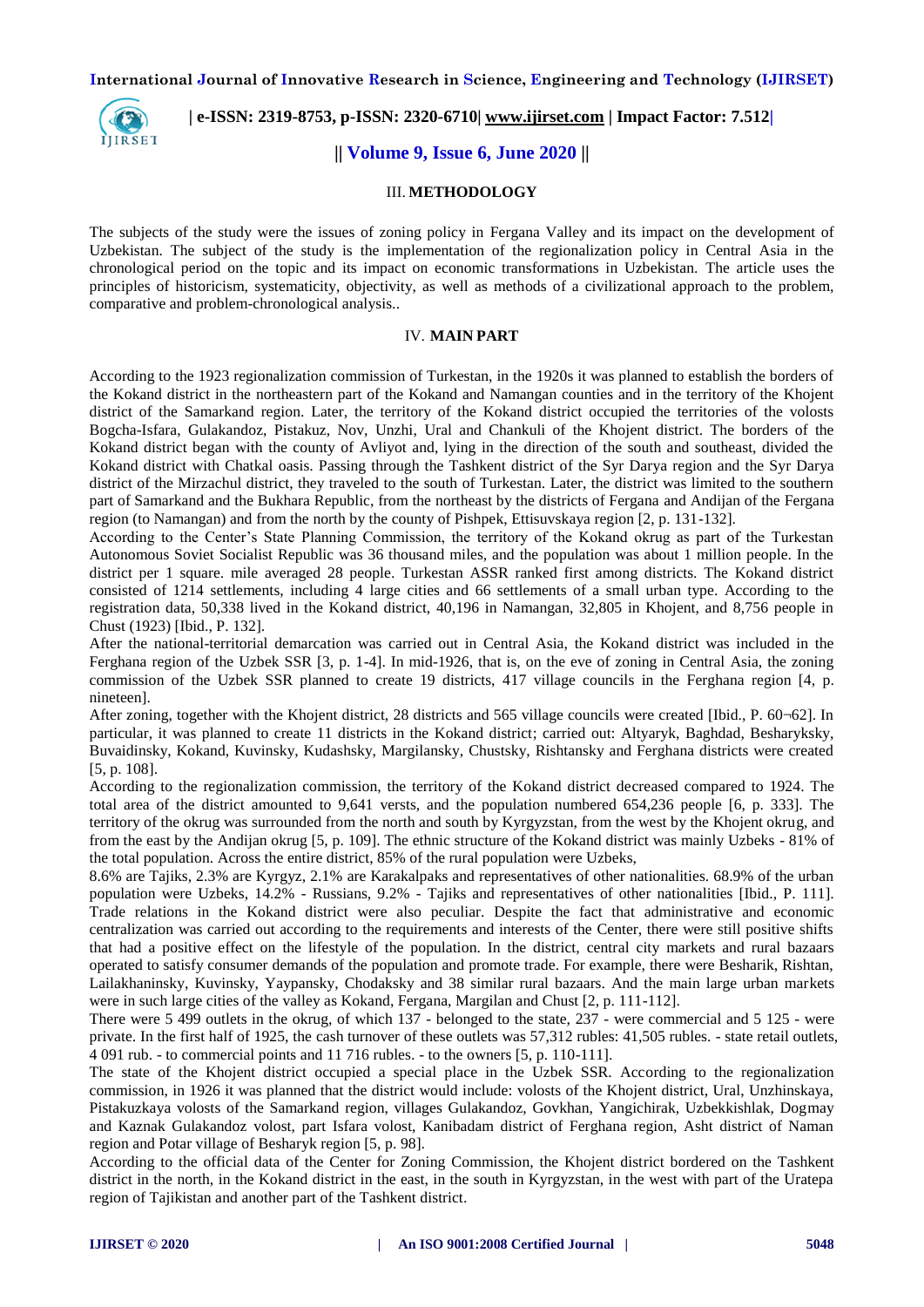**International Journal of Innovative Research in Science, Engineering and Technology (IJIRSET)**



## **| e-ISSN: 2319-8753, p-ISSN: 2320-6710| [www.ijirset.com](http://www.ijirset.com/) | Impact Factor: 7.512|**

## **|| Volume 9, Issue 6, June 2020 ||**

According to official figures, the total area of the district was 5,872 square meters. versts, and the population numbered 176 565 people; population density per 1 square verst - 30 people [Ibid., p. 99]. 38% of the population (66,796 people) lived in cities, and 62% (109,759 people) - in the villages. Ethnically, the Khojent district consisted mainly of Uzbeks and Tajiks, part of Russians, Kyrgyz, Kipchaks and others. The study of the issue showed that mainly Uzbeks had a dominant position in the district. The population of the okrug in rural areas was engaged in gardening, agriculture, and cattle breeding. The peasants grew cotton, rice, corn. In Khojent and Kanibadam districts, gardening was widespread. Orchards amounted to 3997 acres of total sown area, 838 acres occupied vineyards. Every year, 770 thousand poods of various fruits, 146 thousand pounds of grapes and 484 thousand pounds of dried fruits were sent from the Khojent railway station abroad. From this we can conclude that the cultivation of crops in the district was very developed.

In agriculture, sericulture was still very well developed, and livestock husbandry was particularly developed in the mountainous regions. Livestock breeding zones are very well developed: Gozhi, Kuprikboshi and Punuk villages. Although these branches of agriculture were considered auxiliary, they played an important role in the economy. The total number of livestock in the district was about 89,005 animals, of which 7.7% were horses, 30% were cattle, and the rest were sheep and goats. The main trading center of the district was considered the city of Khojent. In addition, the main bazaars operated in the cities of Kanibadam, Isfara, Shaydon and Nizhny Ashta. In addition to them, there were secondary bazaars, for example, Pistakuz, Gulakandoz, Kamyshkurgan, etc. [5, p. 100].

The zoning commission of the Uzbek SSR, the city of Khojent was chosen as the single cultural and economic center of the district. The Center's Commission on zoning 9 volosts and 47 village councils in the district created 3 districts and 57 village councils, of which it was decided to create village councils, including 18 Uzbek, 37 Tajik and 2 for representatives of people of different nationalities [Ibid., P. 102].

According to the Center's zoning commission, Andijan district bordered Kyrgyzstan from the northeast and southeast, and the Kokand district from the west and southwest. The total area of the district was 6427 square meters. versts, it consisted of the following 12 districts: Kasansay, Yangikurgan, Shurkurgan, Naryn, Izbaskansky, Balikchinsky, Shakhrikhansky, Asakinsky, Aravansky (Markamat), Andijan, Zhalalkuduksky and Kurganepinsky [6, p. 341-342]. According to information, in the district there were 866 settlements, which consisted of 130,420 households. The population was 724,397 people, of which 566,058 were considered urban residents, and 158,339 - residents of the village. 72.6% of the ethnic composition of the population was Uzbek, and the rest were Kyrgyz, Tajiks, Uighurs, Kipchaks, Karakalpaks, Russians and representatives of different nationalities. For 1 square verst accounted for 112 people. The degree of education of the population in different regions was different. According to information, it was observed that the degree of education of the rural population was inferior to the degree of education of the urban resident [7, p. 4-8].

According to official figures, there were 48 markets operating in the district, the most important of which were in Namangan and Andijan. The Asakinsky Bazaar was considered the most economically influential market. In the district there were 1 state, 237 commercial and 3 843 own outlets. In the first half of 1925, the cash turnover of these retail chains was 46 504 rubles, of which 33 628 rubles belonged to state trade, 4 091 rubles. - commercial trading enterprises and 8785 rubles. - to the owners [7, p. 4-8].

In Andijan, the railways were also built in a special way. On the territory of the district passed two railway lines. One of them began in the northeast of the Kokand district and went through the southeast of the district to Kyrgyzstan. The second direction also began in the northeast of the okrug and ended in the city of Andijan.

There were 12 stations on the territory of the okrug: Khanabad, Karasu, Kurganepinsk, Guruchmazar, Andijan II, Andijan I, Asakinskaya, Khakkulabad, Tukayskaya, Paytugskaya, Uchkurgan and Namangan [5, p. 131]. Although the city of Andijan was considered, from an economic and cultural point of view, the center of the district, from a geographical point of view, the city of Namangan was located in the center of the district. It was planned and executed by the regionalization commission to create 12 districts and 289 village councils instead of 36 volosts and 226 village councils (162 of them were Uzbeks, 16 were Kyrgyz, 17 were Kazakhs, 8 were Tajiks, 3 were Uighurs, and 1 - Kuramintsy and Russians, and over 80 representatives of different nationalities).

## V. **CONCLUSION**

In general, the administrative and economic regionalization in Central Asia in 1926 in the Ferghana Valley was carried out in a peculiar way. And if we pay attention to the general state of the economic, social, political, cultural and other spheres of the Kokand, Andijan and Khojent districts created in the Ferghana Valley as a result of the implementation